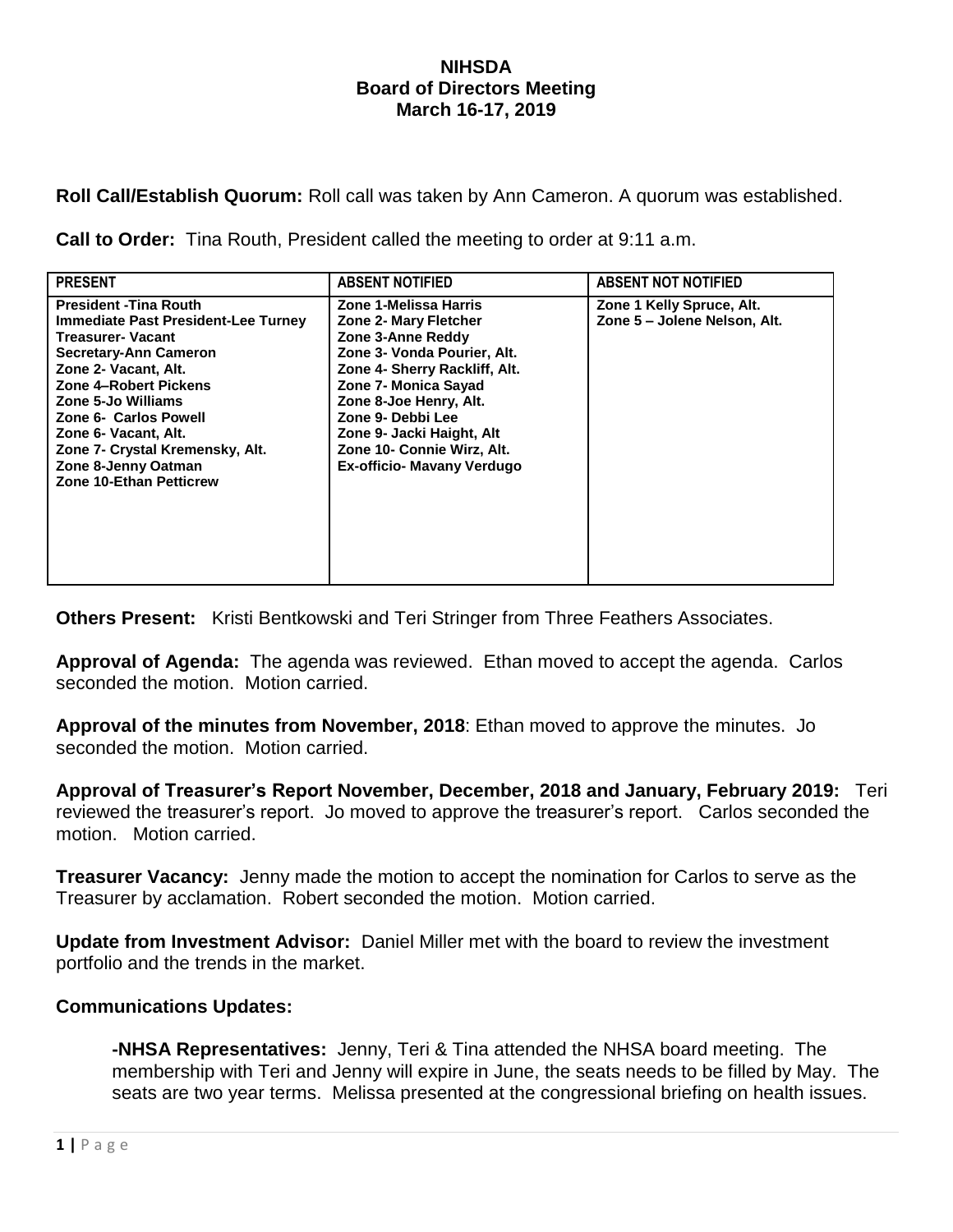**-Annual Board Meeting/NIEA Presentations:** The NIHSDA board meeting will be held on October 7 & 8 at Mystic Lake prior to the NIEA conference on October 9-12<sup>th</sup> in Minneapolis. NISHDA will sponsor the EC forum. It is NIEA  $50<sup>th</sup>$  year conference.

**-ECE Draft Bills:** The board discussed/identified draft bills that may be circulating in DC. Elizabeth Warren bill – child care for all, Tina Smith of MN will introduce a bill. The board will watch for any other bills. Any proposed bills should be sent to Teri so that we can track any potential bills that may impact tribal head start.

**-Teachstone Advisory Council:** The meeting was held on March 6<sup>th</sup>. There will be quarterly meetings and a face to face meeting at the NIHSDA conference.

**-OHS Updates:** Topics include: Acting RPM, RPM hire, EHS expansion grants, durations grants and how many AIAN programs are included in the DRS for deficiencies and/or CLASS.

**- Chapter of Region XI History:** The TRC is working on a chapter of the History of Region XI programs. The chapter will be published in the Encyclopedia of Infant and Early Childhood Development, second edition.

**Zone Updates:** Zone representatives provided updates, issues included: DRS, language summit November 19-21 at Leech Lake, EHS conference in Oklahoma June 12-13<sup>th</sup> in Tulsa, New Mexico programs have created a pilot coaching mentoring system, facilities, and state funding issues.

**Update from Greg Smith:** Greg joined the meeting to provide updates. Topics included: proposed flat funding for Head Start in the President's 2020 budget, update the policy agenda to be prepared for reauthorization and possible hearings, and the Indian Child Welfare Act. Greg will send Teri the briefs that he created during the last reauthorization.

**Policy Agenda:** The board discussed issues to update the talking points. The issue of eligibility was discussed. The advocacy committee will work on recommendations to update the talking points.

**Committee Reports:** Committee chairs presented committee reports. Details are provided in each committee report: Highlights of committee work are outlined below. Details of committee work were verbally presented for approval. Each committee reviewed the draft committee work plan for 2019. Tasks may be added to each plan based upon identified tasks in the strategic plan.

- Executive –. The committee work included: March work included agenda for the face to face meeting and board attendance. February work included – board agenda, March face to face agenda, DC visits, NHSA board meeting, NIEA, MSHSA conference, the Treasurer vacancy. January work included – board agenda, NHSA funding ask, MSHSA conference, letter to OHS re: RPM, and the NIHSDA roadmap.
- Advocacy January work included: Updates from Greg, AIAN Policy Agenda, possible discussions with Dr. B and Fran, \$ per child fund raising.
- Membership –